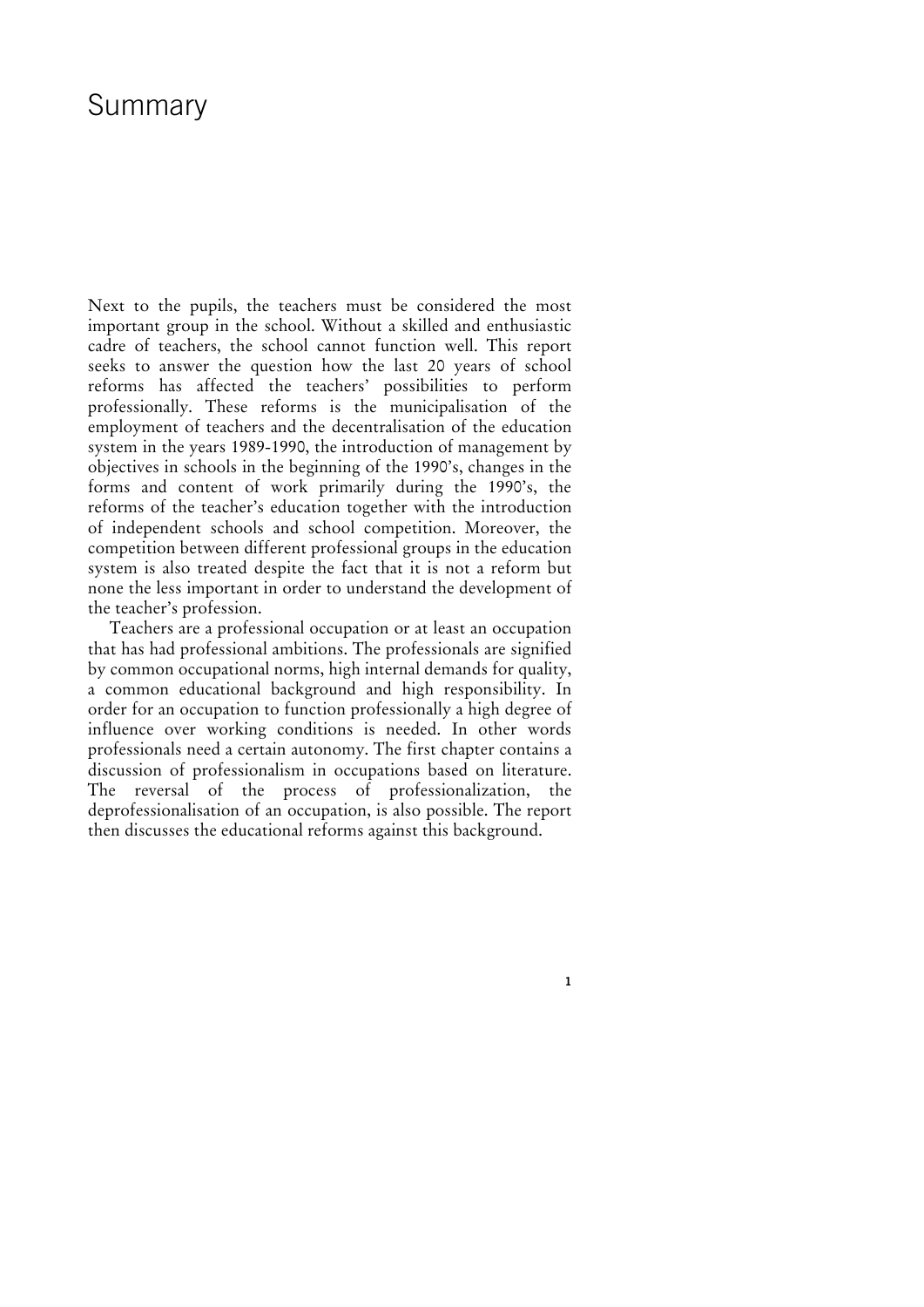# **Decentralisation**

In the years of 1989 to 1990 the responsibility of the employment of the teachers was decentralised to the municipalities. This was done despite a strong resistance from a large part of the teaching corps. Especially the secondary school and the upper secondary school teachers regarded the reform as an attempt to circumscribe their working conditions and as a threat to the profession. To other teacher categories, without a strong professional identity, the reform did not pose the same threat and the employer's wage compensation became more of an attraction. Fears that differences between schools and municipalities would arise, became the strongest argument against the municipalisation.

Very little research has been done regarding the effects of the municipalisation. Some research has indicated that school segregation has increased, but the reasons for this has been debated. However, it is obvious that the working conditions for teachers have changed over the last 20 years, in the direction of a more controlled and less autonomous profession. Even if the municipalisation in itself cannot be blamed for this, it is clear that it marked the beginning of a series of reforms that in one way or another has spelled less professional autonomy for the teachers. The municipalisation reform was also important because it clearly demonstrated to the teachers that further resistance was futile. Despite the fact that all teachers initially were against the reform and anticipated its ill effects, they did not succeed in affecting the reform ambitions of the government.

## **Management by objectives**

Management by objectives was early introduced in Sweden and the education sector was one of the first areas reformed. The ideas behind the reform were imported from the United States and Great Britain and similar reforms were introduced all over the OECD area at roughly the same time. However, the Swedish reform was introduced early and, contrary to for example the British case, was introduced without political struggle. Another reason behind the reform was the criticism against bureaucracy that had been voiced during the 1970's. A major governmental commission on school's internal work, the SIA commission, had pointed towards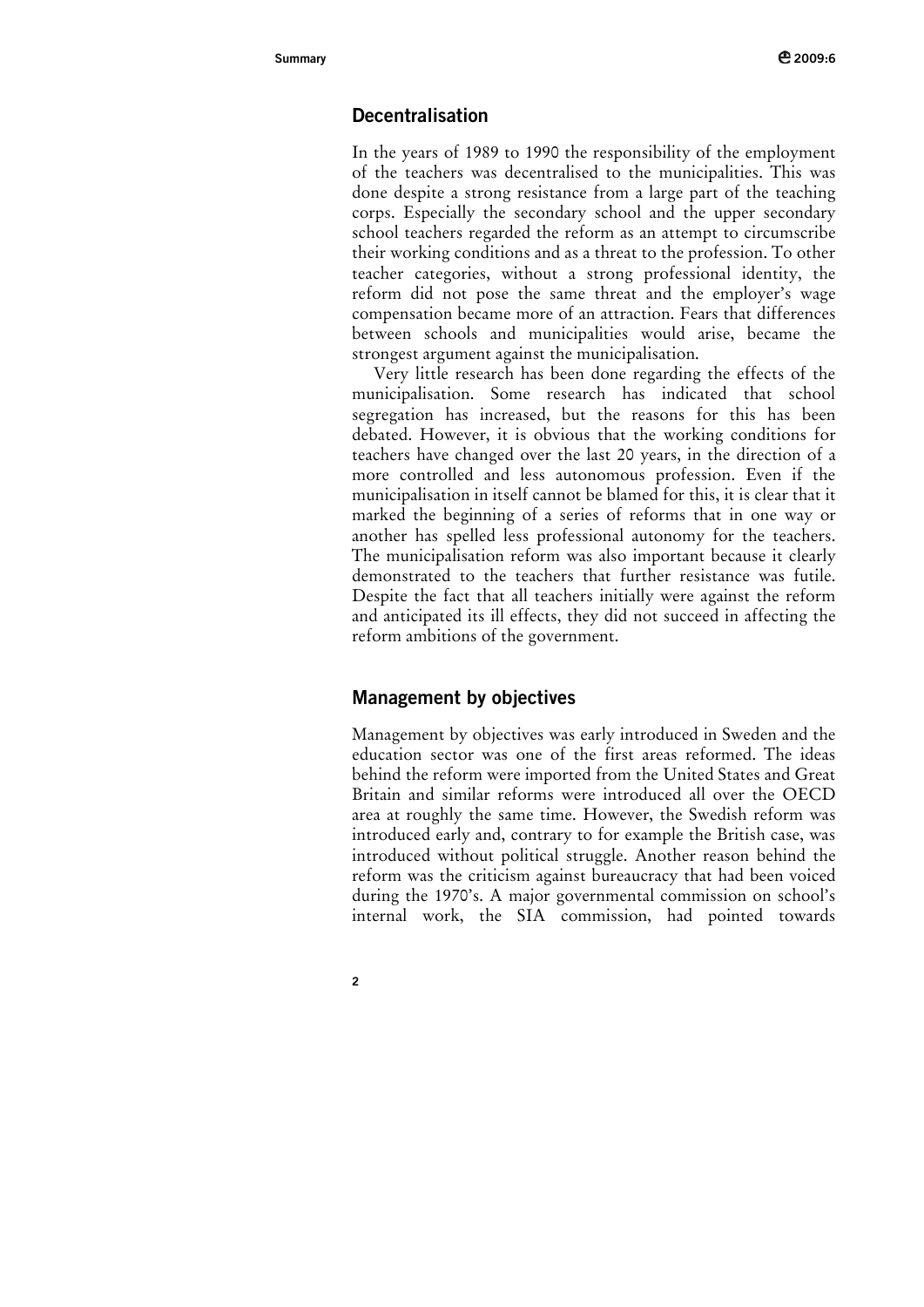**3**

decentralisation and to the fact that primary education had failed in one of its main tasks: to achieve social equality. Another reason behind the introduction of management by objectives in education was "progressivism", an educational ideology that was strong at the time Progressivism originated from the thoughts of John Dewey and denied the value of knowledge for its own sake. All knowledge had to have a purpose. That was a message that seemed to fit management by objectives perfectly.

The municipalisation had cleared the way for the decentralisation that followed in 1990, where the new principal (the municipality) took the full responsibility for schools, education and employment of teachers. The state agency of education (Skolöverstyrelsen) was closed down and a new agency (Skolverket) was built up from scratch. The new agency was much smaller and inexperienced. In order to secure that government intentions were followed, the architect of the reform, Ulf P. Lundgren, was appointed director general. Thus, the creed of the new agency was to refrain from interference in the municipalities' management of the schools. The curricula that were introduced in the following years, Lpo 94 (primary and secondary school) and Lpf 94 (upper secondary school), were built on management by objectives. The notions 'objectives to achieve' and 'objectives to attain' were completely new to teachers and school leaders alike. In a recently published official government, report the author regarded 'the new elements in the system of objectives as revolutionary, but also as a theoretical construction of which no practical experience previously existed' (SOU 2007:28, p 75).

The reform was meant to create more freedom to form education on the local level. It is however doubtful if the reform has had that effect. From a perspective of teacher's professionalism it is more likely that a new actor on the stage, the municipality, absorbed much of the 'power space' left by the state. Another problem with the reform was that the new governance documents were unclear and emphasized transmission of values instead of transmission of knowledge. This has meant an increased risk that grades will mirror student's values rather than their knowledge, that local variations between schools will increase beyond what the law allows for and that the priority of knowledge transmission will decrease because of lack of strong support in the documents.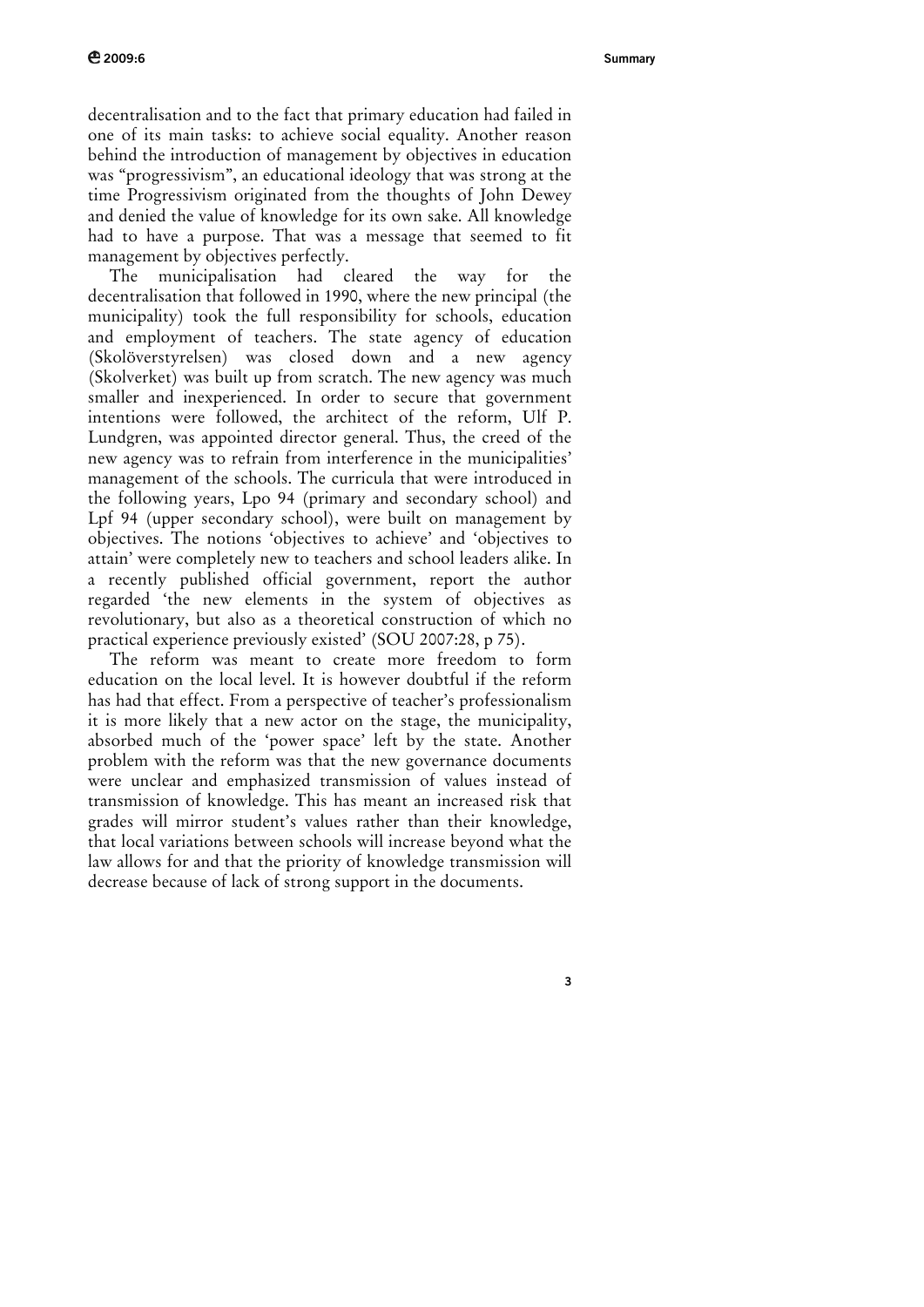# **The content and forms of work**

All actors in the field of education demand professional teachers. However, the only measure of professionalism that is emphasized in the debate is the academic exam and the need to exclude nonqualified teachers. The state's interest in strengthening the teaching profession thus focuses on the education and on the question of authorized and non-authorized teachers. But these are only external criteria, which importance are relatively simple for all parties to agree upon. The influence over the content and forms of work is a much more important criterion of professionalism. The teachers' own influence over their work has diminished over the period covered by this study.

The study has shown that state documents emphasizes professional freedom for teachers but this does not reflect what is actually happening. The new freedom has meant that the state has abandoned the ambition to regulate the knowledge content of education and handed this responsibility over to the local actors. On the other hand decentralisation and management reforms have meant increased and more detailed regulations of teacher's working hours and working conditions. Regulations of working hours that binds teachers to their workplace, pay for performance wages, team work, parents influence and the introduction of a school voucher system are all changes in teachers working conditions that have occurred after 1990. Each and every one of these changes mean new working tasks and that focus is moved from teaching to nonteaching working tasks. In this sense the reforms have affected teacher professionalism negatively.

The report has shown how studies both in Sweden and abroad has demonstrated that teachers are dissatisfied with changes in working conditions at the same time as they regard their work as important and meaningful. There is a contradiction between the demands for a long education and exclusion of non-qualified teachers on one hand, and employer demands for stricter control over teachers work on the other. There is no reason to assume that stricter control leads to better results. On the contrary the opposite is more likely, as stricter employer control allows less room for professional influence over the work and professional autonomy.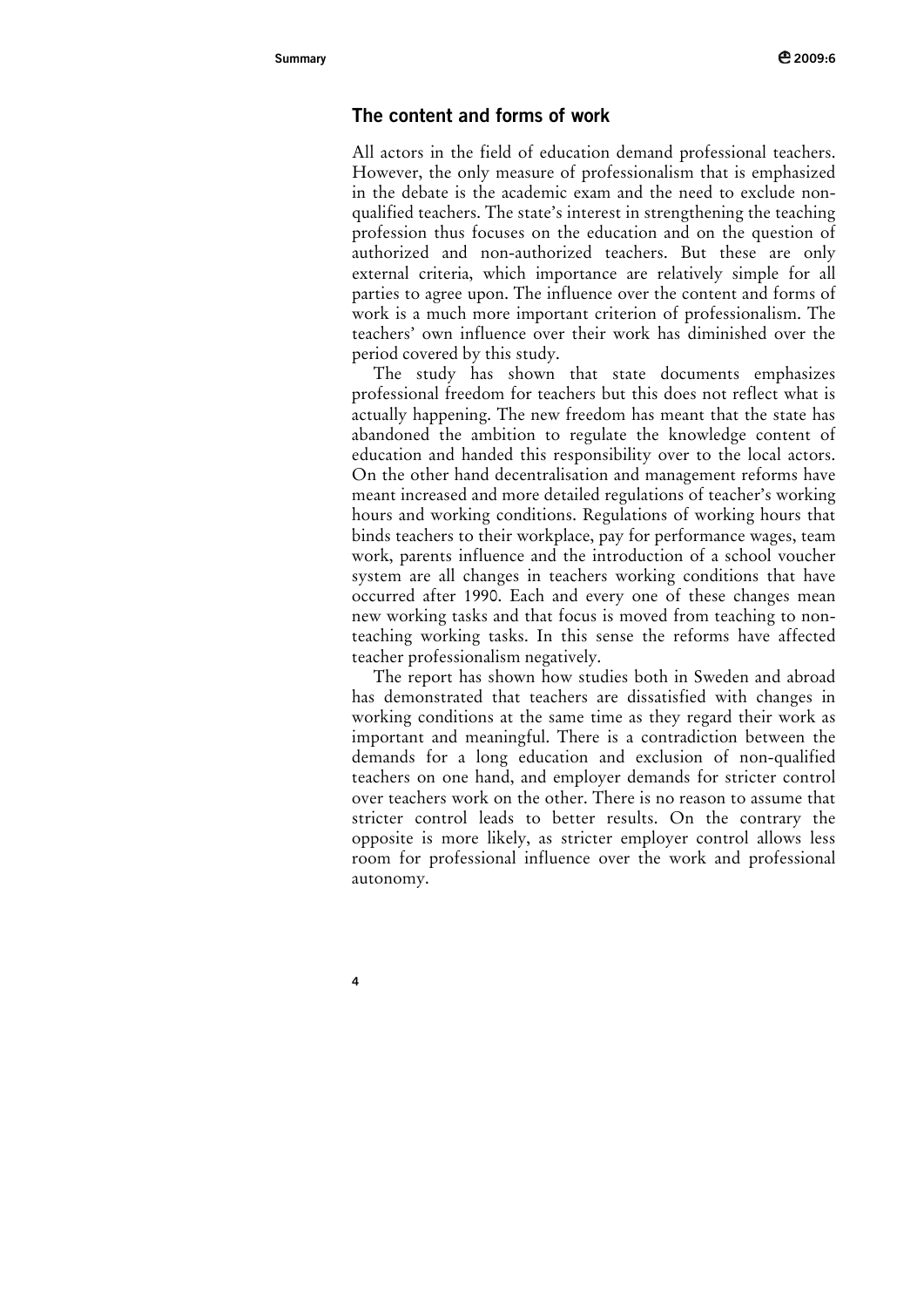### **Teachers' education and recruitment**

For a long time the education of teachers has been a tool for school reforms and it has been a trend towards replacing "traditional" subjects with general educational skills. Knowledge of how to teach has been regarded as more important than what is taught. Another development has been to achieve one single teacher's exam and thereby diminish differences between different teacher categories. The levelling of differences between different teacher categories has favoured, at least in the short run, those teaching at lower levels in the school system which traditionally has had lower wages and a shorter education. However, the levelling of teacher categories has meant that those teaching on higher levels have lost in terms of status, and control over working conditions rather than that those working lower levels have gained. Employers have also endorsed this development as the development of municipal labour markets for teachers would be much facilitated if all teachers are interchangeable. An emphasis on general educational skills rather than subject specialisation has promoted this development. The new teachers' education of 2001 may have been the peak of the development into one single teacher category.

An official state commission proposed (in SOU 1999:63) the new teacher's education that was introduced in 2001. According to the commission, the teacher's role had changed from "the transmission of information" to "the critical evaluation of information both the information in itself as well as how children, youth and adult students convert this information to knowledge". The need for traditional subject knowledge was not emphasised. Rather educational skills equal for all teachers was considered most important. Teacher students should be able to specialise freely and one single teachers' exam was introduced for all, regardless of specialisation. The commission has recently been criticized as having been normative and ideologically biased.

The new teacher's education, introduced in 2001, can be considered as an attempt to change the teacher. The commission regarded the teacher's education as a tool for the state's governance of education. The problem was that the requested changes in the teaching role were not in accordance with a professional development. The authors regarded the teachers' authority as a problem and the traditional subject specialisation was regarded more as a problem than an asset. In 2007 a new commission in the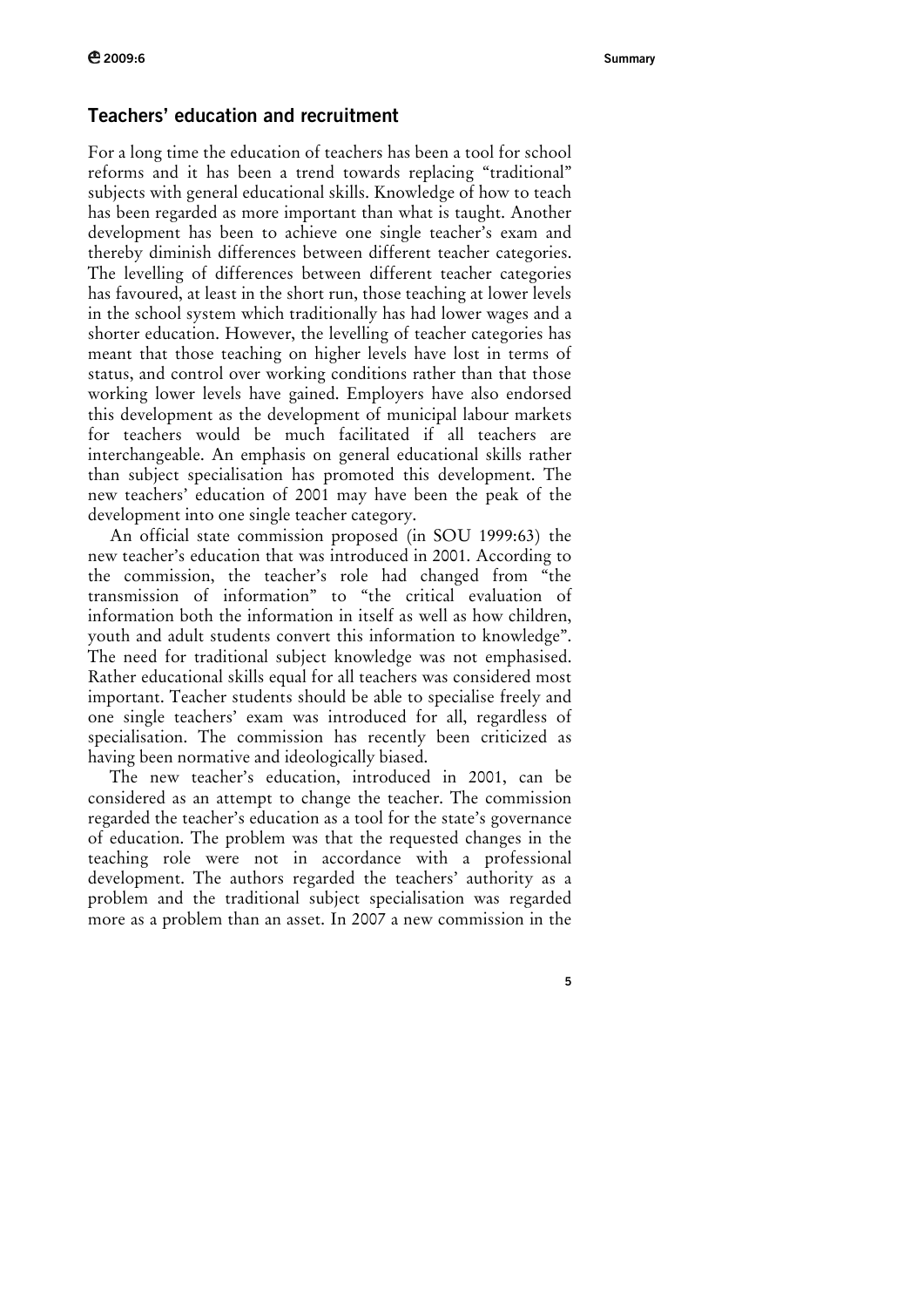teacher's education, HUT 07, was launched which published its results in December 2008. This commission signals a break with earlier attempts to break up traditional teacher professionalism through reforms of teacher's education.

# **Independent schools**

Independent schools represents a reform strategy that we can call "choice". The idea is that by giving parents and pupils an opportunity to choose between different school alternatives, schools are compelled to compete with each other on a market. To the non-socialist politicians this strategy has meant a possibility to create private alternatives to public schools. It seems as if the choice strategy has appealed to both left and right as far as competition between public schools is concerned, while there is a clear disagreement about how much space there should be for private companies in the education system.

The strategy of choice creates a number of challenges for teachers, some of which threatens their professional autonomy. One such challenge is that independent schools to a much higher extent employ formally non-qualified teachers. This could be a consequence of the fact that it is difficult to find formally qualified teachers that share the educational or religious ideology of the school, but there are indications that the problem is wider than that. Other explanations is that school leaders are not familiar with the regulations concerning formal qualifications and that formally non-qualified teachers cost less to employ and is easier to manage. Working conditions are also different in independent schools, which means a wider variation in teacher working conditions, which in turn creates uncertainties over teacher identity. Proponents of the choice strategy has claimed that schools also creates choices for teachers to choose a school that fits their own preferences for education style best or that pays the best wages. This is probably true to some extent, but at the same time several reports has pointed out that a possibility to choose between different schools also create incentives for schools to promote what is possible to sell, rather than what is desirable from a professional and educational point of view.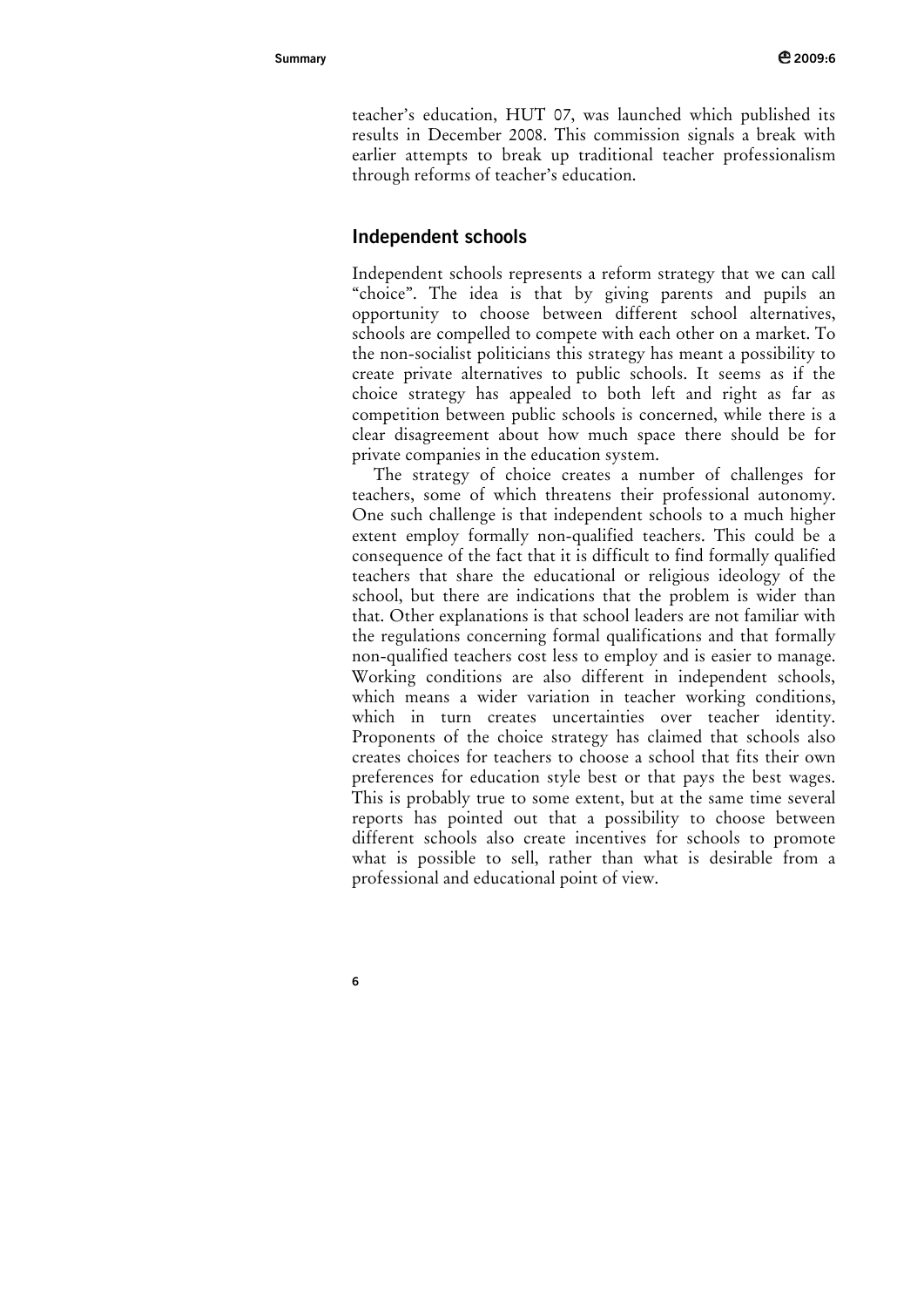A problem that has increased during recent years is that the more competition between schools increases, the more problematic grading becomes. The number of students with highest possible grade in all subjects has increased 28 times over the past ten years. This increase occurs everywhere, but to a considerably higher extent in the independent schools. This is a clear indication that some schools use high grades as a competition strategy. This development is very dangerous and the consequences reach beyond the education system in itself. It means that the role of the school as a producer of formal merits are put into question. If one can no longer trust that school grades are compatible, grades will loose their role of formal merits. This in turn means that schools will lose their societal role as authorities and the teachers their roles as public servants. Schools will just be another service in a market where the consumer will get what he pays for. No matter whether this problem is handled or not it poses a severe threat to teacher's professionalism. Either because teachers become service providers that sell grades that doesn't mean much anymore or because severe regulations is imposed on gradesetting, in terms of external control systems that further diminishes teachers' professional autonomy.

#### **Competition between professional groups in schools**

If we, as in this report, apply a perspective of professionalism on the development of teacher working conditions during the last twenty years, we can se a dramatic change. Other occupational groups have established themselves in schools, some of which display signs of professionalisation. Such groups are school principals, which to a great extent have abandoned their background in education and rely on other skills and educational experts from the universities or teachers' colleges, which are often called upon when expertise is needed. There has also been competition between different categories of teachers. This means that the teacher's professional space has diminished when other groups have more successfully asserted their professional values in schools or in the administration of education. Sometimes other groups' values does not differ much from those of the teachers and sometimes they are shared by some of the teachers, but it is often clear that conflicts in schools and the teachers' diminishing influence over education are a result of such value conflicts. The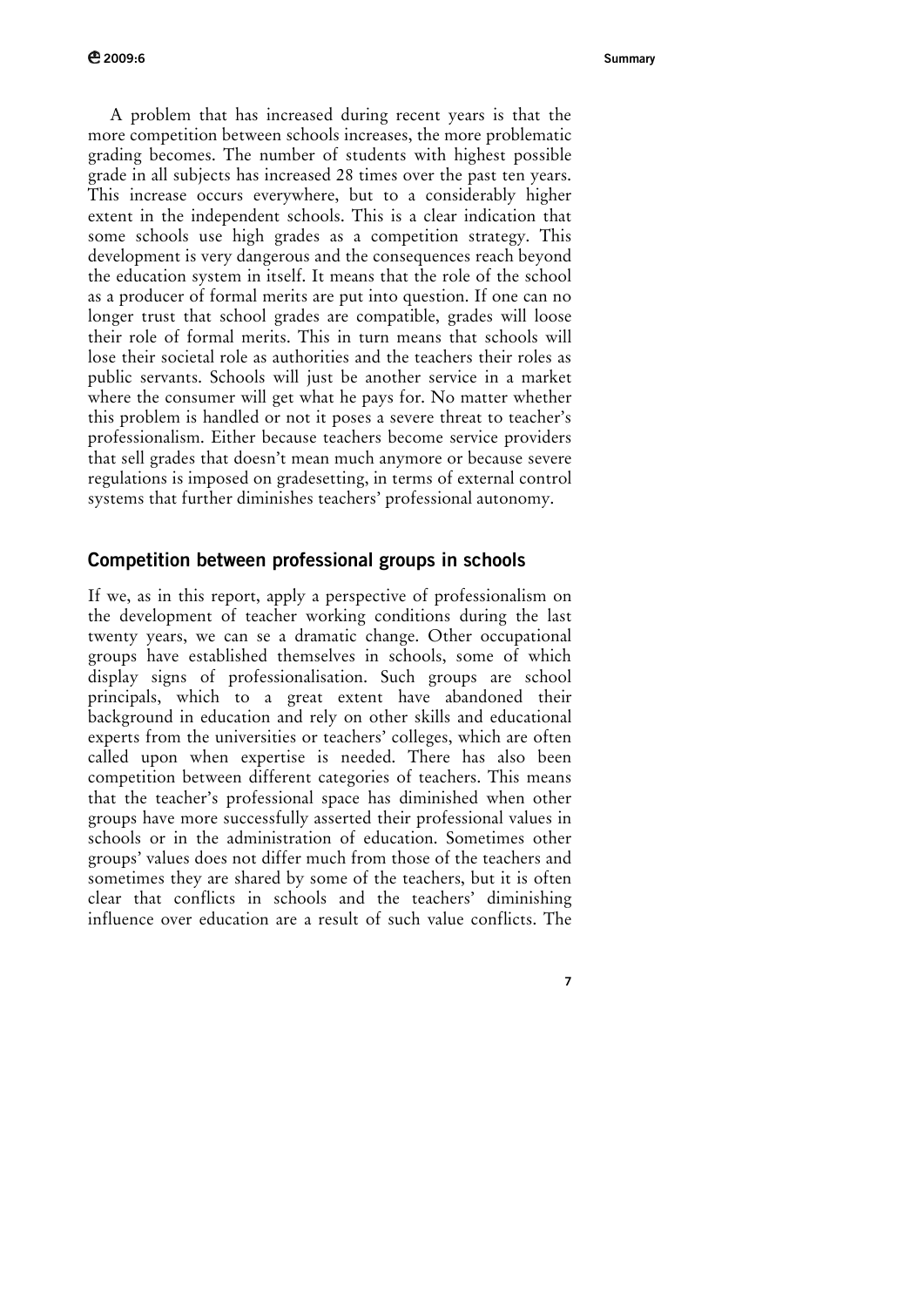ultimate consequence is that it is not the professional values of teachers that govern the development of schools. Hence, knowledge transmission becomes secondary to what other groups find important.

## **Professional teachers in the future**

It is possible to distinguish between two types of reforms that have had entirely different purposes and origins; we can call them reform ideologies. Often they have worked independently of each other but sometimes they have reinforced or supported each other. The first reform type has had the goal to change the teacher. It has originated from the scepticism of the educational pragmatism against knowledge for its own sake and sought to replace subject knowledge in schools with applicable knowledge and caring. The other reform type has not targeted schools and education in particular but is a general reform trend in the public sector. Its aim is to create efficiency and governability and seeks to replace professional self control with management. Work should be made "governable" by externally managers imported from other fields. In the literature this trend is commonly called "New Public Management". These two reform movements have in common low respect for professional knowledge, experience and values.

The preoccupation of the state for teacher professionalism is not about allowing the profession to develop internal norms and values or about trusting teacher's judgement and skills but instead about redefining the role of the teacher. It is true that the teacher ideally should be formally qualified through exams, something that is necessary for the legitimacy of the strategy, but it is not the values of the professionals that are supposed to govern work. That should be done by management, the empowerment of school leadership, choice for "customers", competition between schools, standardisation, benchmarking and evaluation. All these processes moves focus from the main purpose of the schools (education) to different legitimising processes for school leadership, municipal administration and state.

The report does not actually suggest any course of action. That would require a much more detailed study of each and every field which has been touched upon in this paper. However, it is well worth mentioning that professionalism very well can function as a